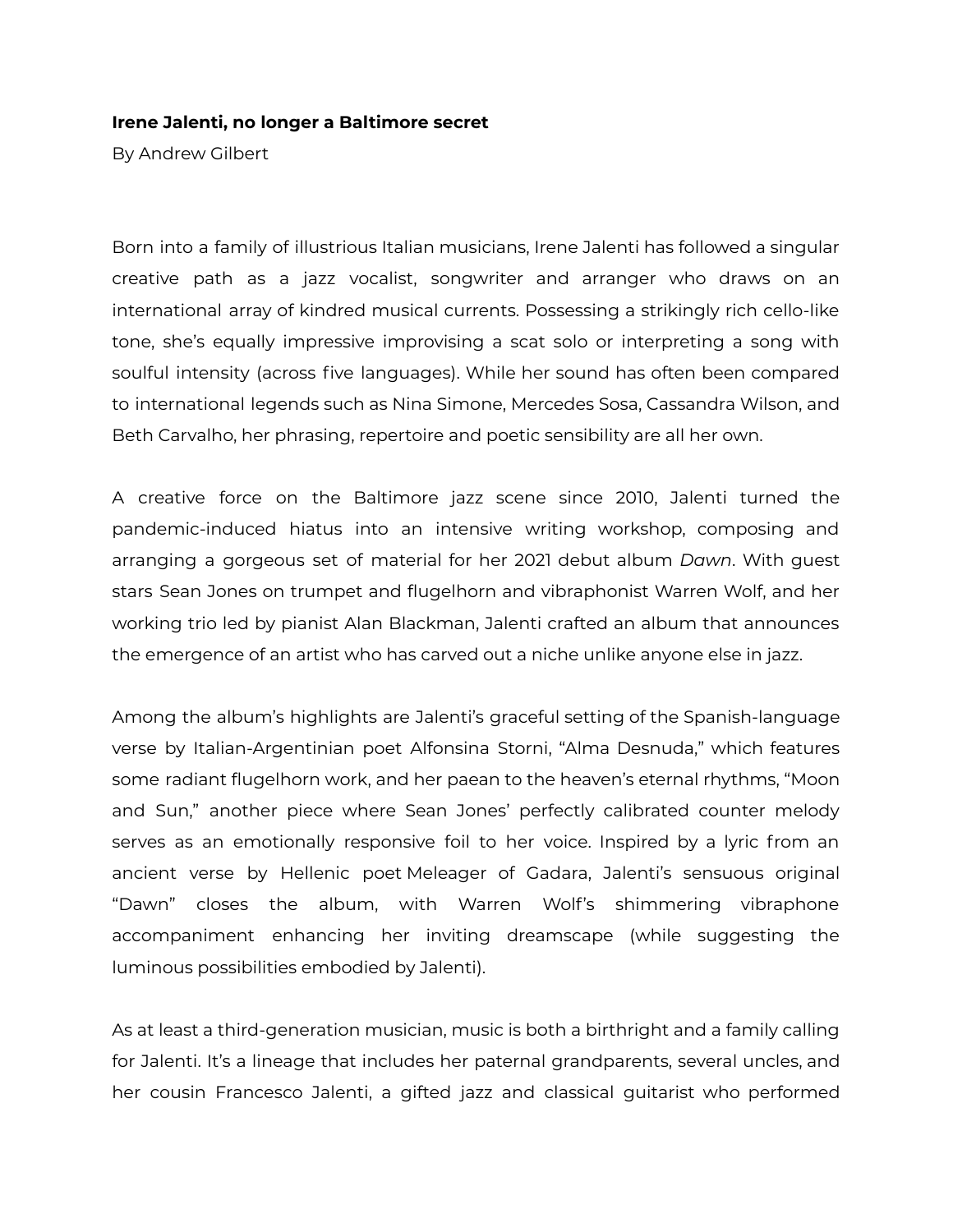widely around Italy. But she credits her father with shaping her musical evolution, from encouraging her childhood piano lessons to exposing her to a panoply of styles and traditions as she was growing up in Terni, a small industrial city in southern Umbria where she was born in 1980.

"He opened a music store in the 1960s, which he still owns," she says. "He's always appreciated all sorts of music, and he opened my ears to jazz, jazz orchestras, and singers like Nat Cole, Frank Sinatra, and Ray Charles. I remember hearing a version of 'Summertime' that Ella and Louis do together and being enchanted by Ella's voice."

Jalenti wrote a middle school thesis on African-American gospel and jazz ("I had a period when I'd just listen to Mahalia Jackson," she recalls). Even as an adolescent Jalenti possessed a conspicuously low singing voice, and discovering Nina Simone made her feel even more at home in jazz. But it was participating in the Berklee at Umbria Jazz Clinic that inspired an epiphany that music could be a profession as well as a passion.

"Even with my family background I didn't think it was an option for me," she says. "That was such a key moment. The fact I was selected to perform at the final concert, the feedback I got, and the emptiness I felt when it was over told me I needed to pursue this."

She continued her studies at Sienna Jazz and connected with some French jazz musicians, which led to regular visits to Paris. Constantly advised she needed to spend time in New York City, she marshalled her resources and made a six-month trip. She'd connected with pianist Lewis Porter after reading his acclaimed John Coltrane biography and he helped her land her first Manhattan gig, an afternoon slot at Cachaça opening for Jeff "Tain" Watts. Only four people showed up to hear the unknown singer, but one of them was bass legend Bob Cranshaw. She was on her way.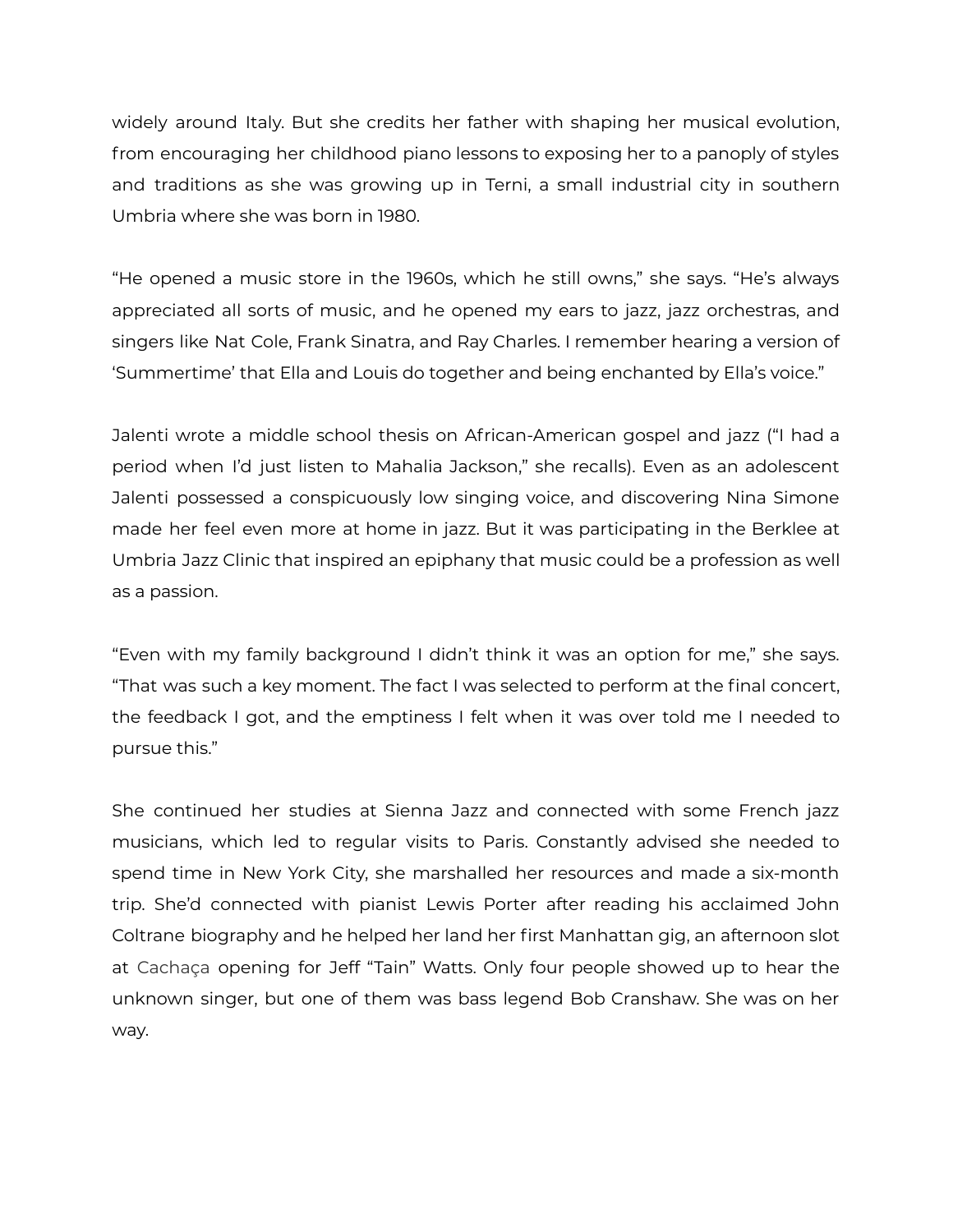Jalenti made two more extended trips to New York before earning a full scholarship to the Peabody Conservatory in 2010. She went on to earn a Master's in jazz studies at Howard University, where she worked closely with Connaitre Miller. Miller encouraged her to focus on composing, which became a vehicle for integrating Jalenti's various musical interests. Her Peabody classmate César Orozco, a Cuban/Venezuelan pianist and violinist, introduced her to Latin American songs that brought her to Brazilian stars Maria Bethânia and Beth Carvalho and Argentine icon Mercedes Sosa.

"In Italy we love Latin American music, but I had this insane idea my voice was not suitable for Brazilian music," says Jalenti, who's working on a project focusing on the rich history on the contributions of Italian immigrants to Latin American poetry and music. "César introduced me to all these amazing musicians who showed me how wrong that was."

Given her accomplishments, Jalenti is something of a late bloomer when it comes to recording. Which doesn't mean she's been hiding out. Over the past decade she's performed and recorded with the award-winning a cappella jazz ensemble Afro Blue, as well as with stars such as Esperanza Spalding, Patti Austin, and the Count Basie Jazz Orchestra. Yolanda Adams, Chance the Rapper, Common, Kelly Clarkson, and Marc Anthony have all used her background vocal work.

On faculty at Syracuse University where she teaches Jazz and Commercial voice and directs the Orange Collective jazz choir, she's contributed to many projects and recordings by other artists and performed at high profile venues such as Blues Alley, the Kennedy Center, the Apollo Theater, the DC Jazz Fest, and even the White House. But Jalenti resisted making her own album for years despite encouragement by musical collaborators and queries from fans looking to buy CDs. She knew she didn't want to record a straight-ahead album of standards.

It wasn't until 2020, when the pandemic shutdown forced her to step off the daily grind of gigging, that she felt able to integrate all her various experiences and